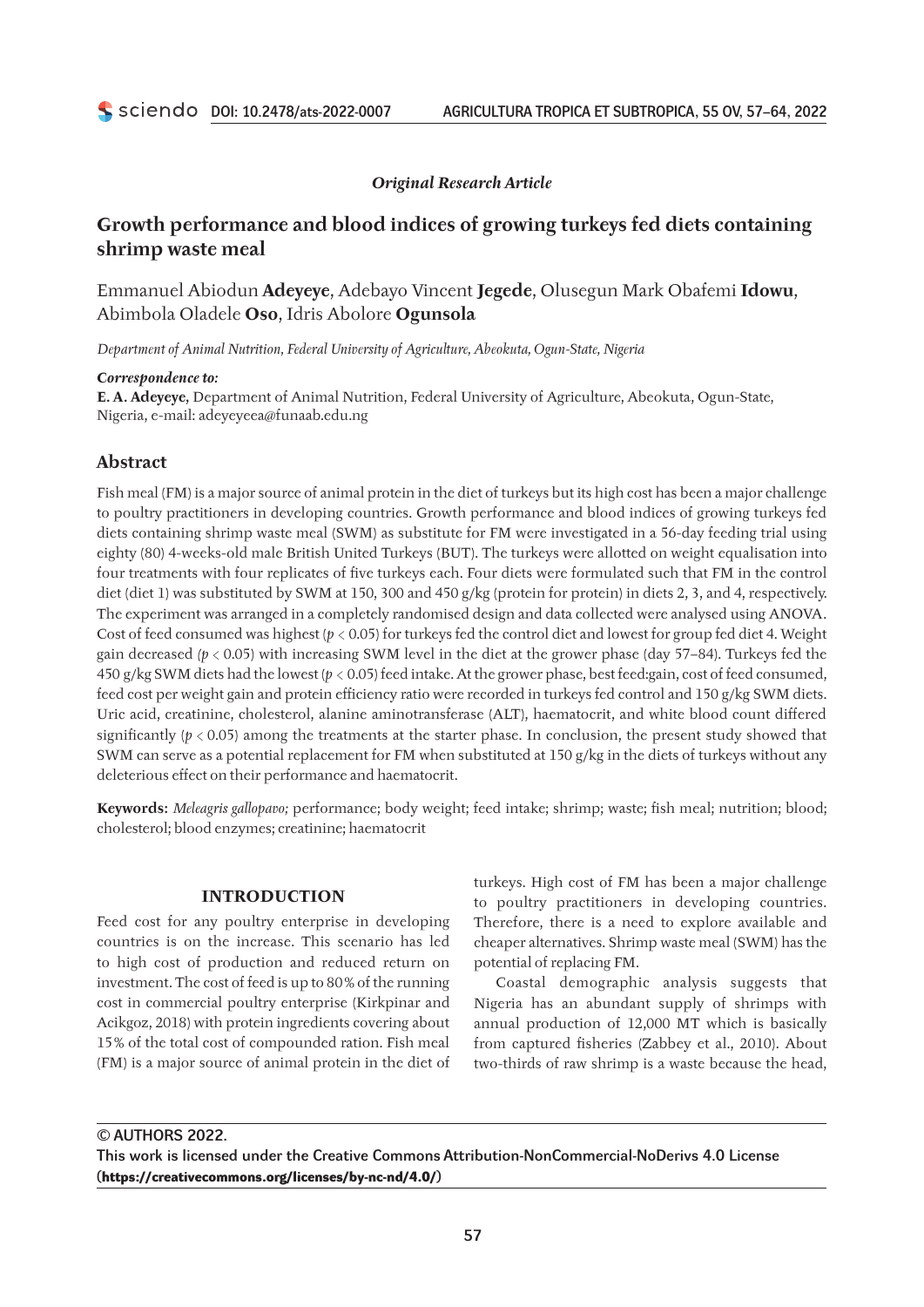exoskeleton and tail are removed during processing. Apart from its potential as a feedstuff in poultry diets, its utilisation will reduce the environmental impact created by shrimp farming (Yugandharkumar et al., 2017).

Previous research on the utilisation of SWM has focused on broilers (Rahman and Koh 2016; Rahman, 2016), growing pullets (Islam et al., 2020), and pigs (Yugandharkumar et al., 2017). However, to the best of our knowledge, there is paucity of information on utilisation of SWM in rations for turkeys. We therefore hypothesised that SWM can comfortably replace FM in practical diets for growing turkeys without impairment to their health or growth. This study seeks to investigate the performance characteristics and blood indices of growing turkeys fed diets containing SWM.

### **MATERIALS AND METHODS**

## **Study area**

The experiment was carried out at the Poultry Unit of the Directorate of University Farms (DUFARMS), Abeokuta, Ogun‑State, Nigeria. The farm is located in the Tropical rainforest zone South‑Western Nigeria on latitude 7°10N and longitude 3°2E.

| <b>Table 1.</b> Gross composition of experimental diets |
|---------------------------------------------------------|
|---------------------------------------------------------|

#### **Collection and processing of shrimp waste**

Fresh shrimp waste was collected from a commercial shrimp processing industry in Lagos, south-west Nigeria. It was immediately sun‑dried by spreading thinly on a clean concrete slab for three consecutive days (till constant moisture of 10–11%). The dried shrimp waste was milled using a hammer mill and was passed through a 2 mm sieve and stored in air tight container. Chitin content was determined on the acid detergent fibre (ADF) as organic residue according to the method described by Trung and Stevens (2010). The mineral content was assayed using the Buck Scientific Atomic Absorption/Emission Spectrophotometer (Perkin Elmer Optima 4300DV ICP Spectrophotometer, Beaconsfield, UK) while phosphorus was determined using the corning colorimeter according to the method of Fiske and Subbarow (1925). The amino acid content was determined using an amino acid analyser (Model S433 (SYKAM) Eresing, Germany).

#### **Management of experimental birds**

A total of one hundred (100) one‑day‑old, male British United Turkeys (BUT) poults were obtained from a reputable hatchery in Ibadan, south-west Nigeria. The turkeys were brooded for a period

| <b>rashe 1.</b> Shoss composition of experimental dicts |                          |                          |                          |                          |          |                     |         |         |
|---------------------------------------------------------|--------------------------|--------------------------|--------------------------|--------------------------|----------|---------------------|---------|---------|
| Phases of growth                                        |                          | Starter (days 29-56)     |                          |                          |          | Grower (days 57–84) |         |         |
| Shrimp waste substitution<br>levels (g/kg)              | $\mathbf{0}$             | 150                      | 300                      | 450                      | $\bf{0}$ | 150                 | 300     | 450     |
| Maize                                                   | 465.00                   | 465.00                   | 465.00                   | 465.00                   | 564.00   | 564.00              | 564.00  | 564.00  |
| Soybean meal                                            | 345.00                   | 345.00                   | 345.00                   | 345.00                   | 258.00   | 258.00              | 258.00  | 258.00  |
| Shrimp waste meal                                       | 0.00                     | 25.00                    | 50.00                    | 75.00                    | 0.00     | 15.00               | 30.00   | 45.00   |
| Fish meal (72%)                                         | 80.00                    | 68.00                    | 56.00                    | 43.00                    | 50.00    | 43.00               | 35.00   | 28.00   |
| Wheat offal                                             | 60.00                    | 47.00                    | 34.00                    | 22.00                    | 62.00    | 54.00               | 47.00   | 39.00   |
| Bone meal                                               | 33.00                    | 33.00                    | 33.00                    | 33.00                    | 32.00    | 32.00               | 32.00   | 32.00   |
| Oyster shell                                            | 9.00                     | 9.00                     | 9.00                     | 9.00                     | 25.00    | 25.00               | 25.00   | 25.00   |
| Vitamin/Mineral Premix <sup>a</sup>                     | 5.00                     | 5.00                     | 5.00                     | 5.00                     | 5.00     | 5.00                | 5.00    | 5.00    |
| Salt                                                    | 3.00                     | 3.00                     | 3.00                     | 3.00                     | 3.00     | 3.00                | 3.00    | 3.00    |
| Lysine                                                  |                          |                          |                          |                          | 0.50     | 0.50                | 0.50    | 0.50    |
| Methionine                                              | $\overline{\phantom{a}}$ | $\overline{\phantom{a}}$ | $\overline{\phantom{a}}$ | $\overline{\phantom{a}}$ | 0.50     | 0.50                | 0.50    | 0.50    |
| <b>TOTAL</b>                                            | 1000.00                  | 1000.00                  | 1000.00                  | 1000.00                  | 1000.00  | 1000.00             | 1000.00 | 1000.00 |
| Determined values (g/kg)                                |                          |                          |                          |                          |          |                     |         |         |
| ME (MJ/kg)                                              | 11.78                    | 11.80                    | 11.80                    | 11.82                    | 11.87    | 11.88               | 11.90   | 11.95   |
| Crude protein                                           | 262.70                   | 260.70                   | 258.70                   | 256.20                   | 206.40   | 205.30              | 205.00  | 204.10  |
| Crude fat                                               | 34.10                    | 35.00                    | 36.00                    | 36.90                    | 34.30    | 34.90               | 35.40   | 36.00   |
| Crude fibre                                             | 36.30                    | 36.60                    | 36.80                    | 37.10                    | 37.30    | 37.90               | 38.10   | 38.80   |
| Mineral profile (g/kg)                                  |                          |                          |                          |                          |          |                     |         |         |
| Phosphorus                                              | 7.00                     | 6.80                     | 6.60                     | 6.40                     | 6.20     | 6.10                | 6.00    | 5.90    |
| Calcium                                                 | 14.10                    | 13.90                    | 13.60                    | 13.30                    | 18.70    | 18.60               | 18.40   | 18.20   |

Vit/min premix contained per kg of diet: Vit A 11500 IU, Vit D<sub>3</sub> 1600 IU, Riboflavin 9.9 mg, Biotin 0.25 mg, Pantothenic acid 11.0 mg, Vitamin K 3.0 mg, Vit B<sub>2</sub> 2.5 mg, Vit B<sub>6</sub> 0.3 mg, VitB<sub>12</sub> 8.0 mg, Nicotinic acid 8.0 mg, Iron 5.0 mg, Manganese 10 mg, Zinc 4.5 mg, Cobalt 0.02 mg, Selenium 0.01 mg.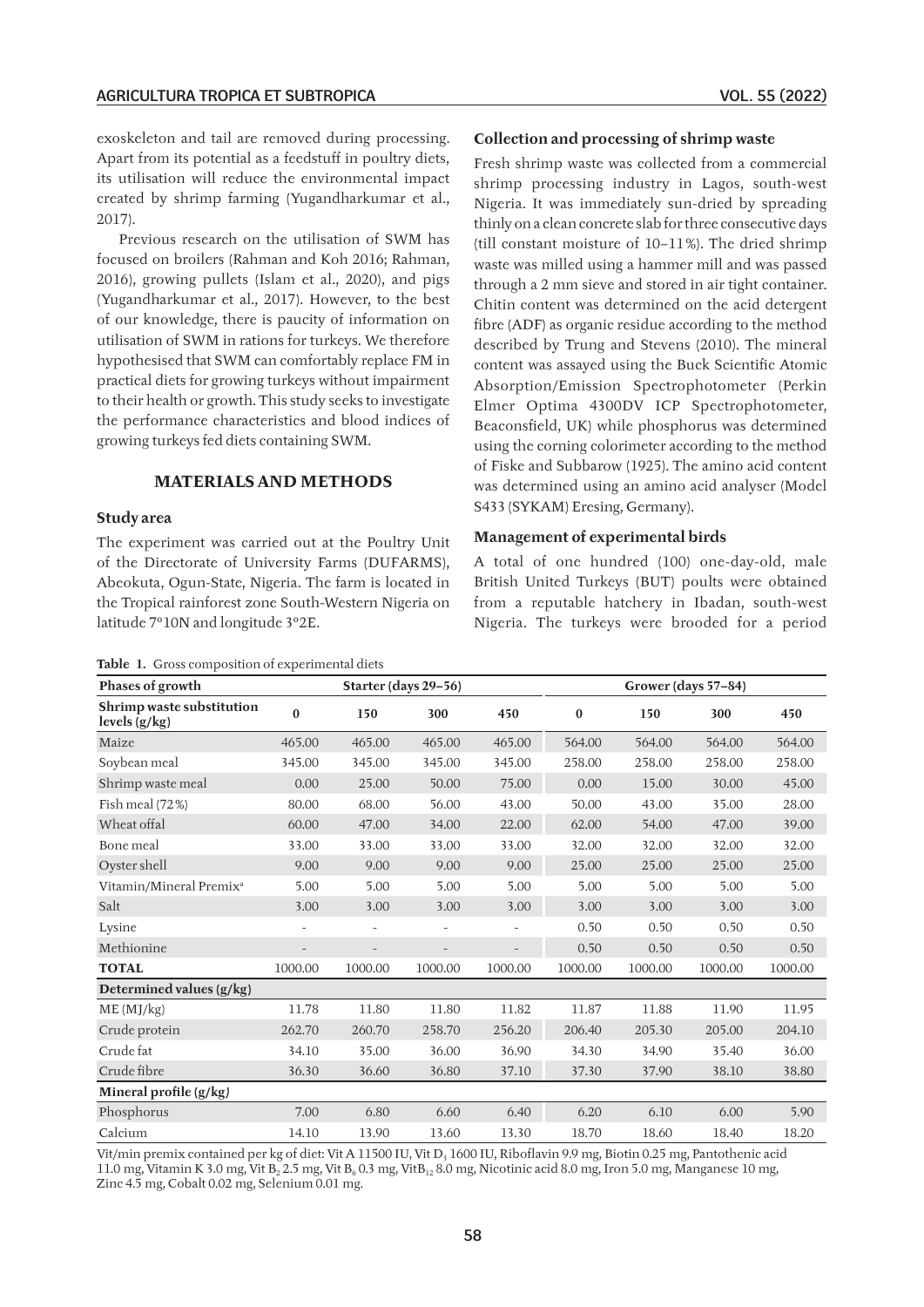of pre‑experimental 28 days during which time a pre-starter diet (11.93 MJ/kg, 28% crude protein, CP) was fed to them. At day 29, eighty (80) birds were selected based on weight equalisation and assigned to four dietary treatments of 20 birds per treatment. Each treatment was replicated four times with five turkeys each. Four experimental diets were formulated such that the FM in the control diet (diet 1) was substituted with SWM at 150, 300 and 450 g/kg (protein for protein) in diets 2, 3, and 4, respectively. Hence, the experiment was arranged in a completely randomised design. The crude protein (g/kg) and metabolisable energy (MJ/kg) contents of the diets were balanced according to NRC (1994). The gross composition of experimental diets is presented in Table 1. The study had the starter (days 29–56) and grower (days 57–84) phases.

### **Data collection**

Initial body weights (g/bird) were obtained before the administration of experimental treatments. Weekly live body weight was measured. Average daily weight gain per turkey was calculated as total final body weight – total initial body weight divided by the number of birds in a replicate. Daily feed intake (g) was obtained as the difference between the quantity of feed given the previous day and the left over, and divided by the number of turkeys in a replicate. Feed:gain ratio (FGR) was calculated as the ratio of daily feed intake and daily weight gain. Daily protein intake was calculated by multiplying daily feed intake with percent protein of the diet.

Mortality was recorded as it occurred and mortality percentage was calculated as the number of dead turkeys divided by the total number of turkeys stocked multiplied by 100.

#### **Blood indices**

At the end of the starter and grower phases, 3 ml blood samples were collected from two turkeys per replicate through brachial vein puncture into tubes containing ethylene‑diamine‑tetra‑acetate (EDTA) for haematological indices. Another 3 mL were collected into plain bottles without anti‑coagulant which were centrifuged for 15 minutes at  $503.1 \times g$ to collect the serum for biochemistry indices. Haemoglobin concentration (Hb) was determined using the cyanmethaemoglobin method (Cannan, 1958). Haematocrit, red blood cell (RBC) and white blood cell (WBC) counts were determined using Wintrobe haematocrit tube according to the method of Schalmet al. (1975). Total serum protein, serum albumin, serum globulin (Varley et al., 1980) and serum uric acid concentration (Wootton, 1964) and serum creatinine (Bonsnes and Taussky, 1945) were measured according to standard procedures. Serum enzymes, alanine aminotransferase (ALT), aspartate aminotransferase (AST) were measured using commercial Kits (Randox test Kits, Randox Laboratories, Antrim, UK).

# **Research policy**

Animal Ethics Committee guidelines of the Federal University of Agriculture, Abeokuta [\(FUNAAB,](https://www.sciencedirect.com/science/article/pii/S2451943X16300163#bib0025) 2014) were strictly adhered to throughout the duration of the experiment.

#### **Statistical analysis**

Data obtained were fitted into one‑way Analysis of Variance (ANOVA) in a Completely Randomised Design using the general linear model procedure of the Minitab version 17. Means of significant results were compared by Duncan multiple range test of the same package. A probability of  $p < 0.05$  was considered to be statistically significant.

**Table 2.** Chemical analysis of SWM

| <b>Variables</b>                               | <b>Values</b>  |
|------------------------------------------------|----------------|
| Proximate (g/kg)                               |                |
| Crude protein                                  | 367.40         |
| Crude fat                                      | 13.10          |
| Crude fibre                                    | 116.00         |
| Ash                                            | 162.60         |
| <b>NFE</b>                                     | 340.90         |
| ME (MJ/kg)                                     | 11.24          |
| Mineral profile                                |                |
| Phosphorus (g/kg)                              | 2.00           |
| Calcium $(g/kg)$                               | 90.60          |
| Zinc (mg/kg)                                   | 45.10          |
| $\operatorname{Iron}\left(\text{mg/kg}\right)$ | 110.00         |
| Manganese (mg/kg)                              | 242.90         |
| Fibre fraction (g/kg)                          |                |
| <b>NDF</b>                                     | 427.00         |
| <b>ADF</b>                                     | 402.70         |
| <b>ADL</b>                                     | Not determined |
| Amino acid profile (g/kg)                      |                |
| Methionine                                     | 8.00           |
| Lysine                                         | 16.60          |
| Arginine                                       | 16.00          |
| Tryptophan                                     | 4.00           |
| Threonine                                      | 14.20          |
| Chitin                                         | 156.00         |

Values are average of two  $(2)$  determinations  $(n = 2)$ 

NFE = Nitrogen Free Extract, ME = Metabolizable energy, NDF = Neutral Detergent Fibre, ADF = Acid Detergent Fibre, ADL = Acid Detergent Lignin. Metabolisable energy of the test ingredient (SWM) was calculated using the Pauzenga formula  $(37 \times \%$  CP + 81.8  $\times$  % EE + 35.5  $\times$  % NFE).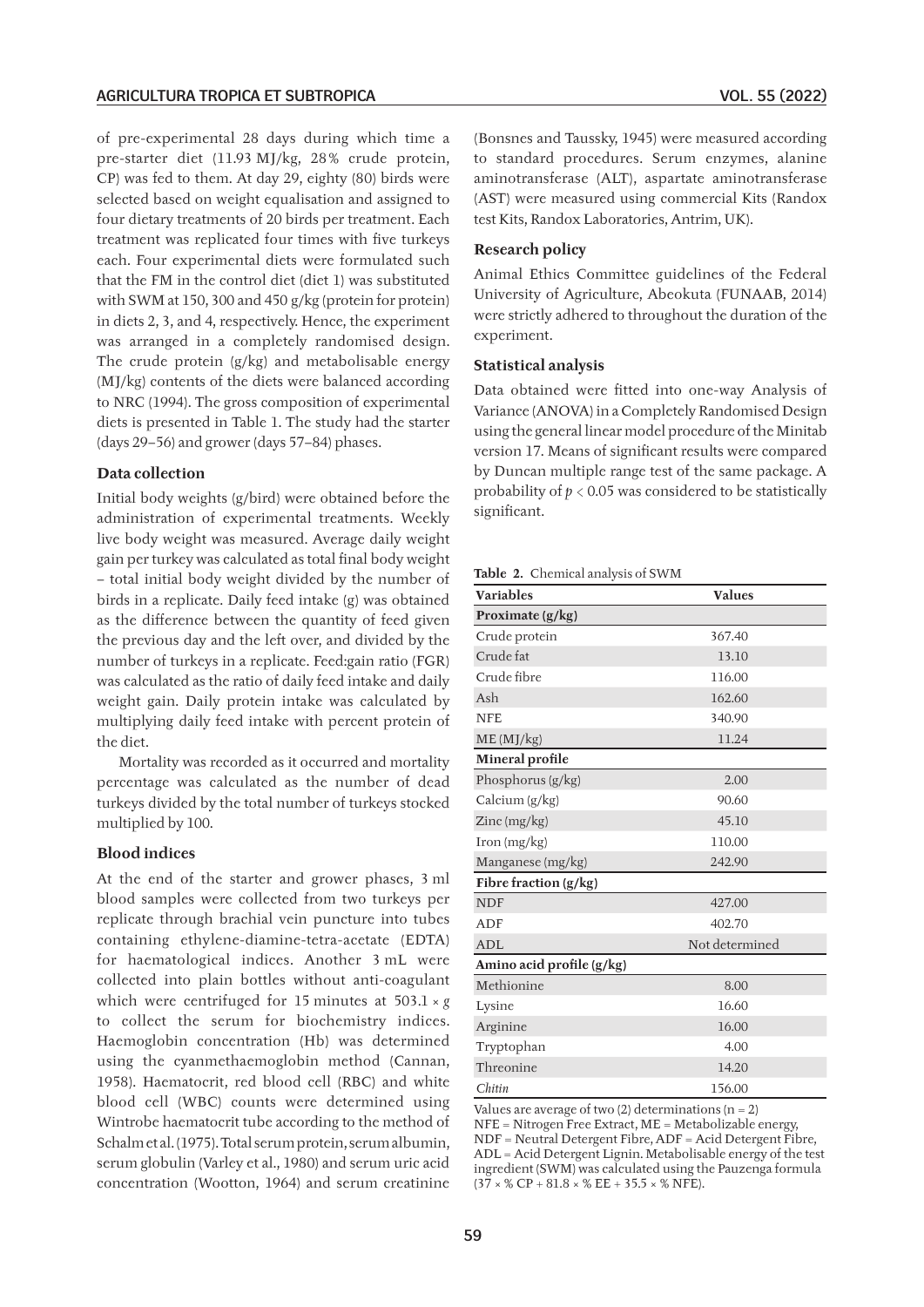#### AGRICULTURA TROPICA ET SUBTROPICA VOL. 55 (2022)

|  | <b>Table 3.</b> Performance characteristics of turkey starter and grower fed SWM in partial replacement for FM |  |  |  |
|--|----------------------------------------------------------------------------------------------------------------|--|--|--|
|--|----------------------------------------------------------------------------------------------------------------|--|--|--|

|                                |                      |                            |                      | SWM level of inclusion (g/kg) |            |                |
|--------------------------------|----------------------|----------------------------|----------------------|-------------------------------|------------|----------------|
| Variables                      | $\bf{0}$             | 150                        | 300                  | 450                           | <b>SEM</b> | <b>P-VALUE</b> |
|                                |                      | Starter phase (days 29-56) |                      |                               |            |                |
| Initial weight (g/b)           | 560.00               | 560.00                     | 560.00               | 560.00                        | 0.00       |                |
| Final weight (g/b)             | 3243.00              | 2855.00                    | 2801.00              | 2913.00                       | 115.00     | 0.074          |
| Weight gain (g/b)              | 2683.00              | 2295.00                    | 2241.00              | 2353.00                       | 115.00     | 0.074          |
| Feed Intake (g/b)              | 6063.00 <sup>a</sup> | 5443.00 <sup>b</sup>       | 5430.00 <sup>b</sup> | 5177.00 <sup>c</sup>          | 153.00     | 0.038          |
| Feed conversion ratio          | 2.27                 | 2.38                       | 2.44                 | 2.46                          | 0.06       | 0.141          |
| Feed Cost/kilogram             | 130.70               | 128.00                     | 125.40               | 122.10                        | 0.00       | 0.125          |
| Cost of feed consumed (N/bird) | 792.40 <sup>a</sup>  | 696.90 <sup>b</sup>        | 680.90 <sup>b</sup>  | 632.11c                       | 19.50      | 0.007          |
| Feed cost/Weight gain (N/gram) | 296.82               | 304.29                     | 305.18               | 299.84                        | 7.10       | 0.822          |
| Protein efficiency ratio       | 1.68                 | 1.62                       | 1.59                 | 1.59                          | 0.04       | 0.357          |
| Mortality (%)                  | 0.00                 | 0.00                       | 0.00                 | 0.00                          | 0.00       | 0.168          |
|                                |                      | Grower phase (days 57-84)  |                      |                               |            |                |
| Initial weight (g/b)           | 3243.00              | 2855.00                    | 2801.00              | 2913.00                       | 115.00     | 0.074          |
| Final weight (g/b)             | 5796.00              | 5446.00                    | 4775.00              | 4417.00                       | 485.00     | 0.250          |
| Weight gain (g/b)              | 2553.00 <sup>a</sup> | 2591.00 <sup>a</sup>       | 1974.00 <sup>b</sup> | 1504.00 <sup>c</sup>          | 419.00     | 0.033          |
| Feed Intake (g/b)              | 9823.00 <sup>b</sup> | 10069.00 <sup>a</sup>      | 9720.00 <sup>b</sup> | 7551.00 <sup>c</sup>          | 1919.00    | 0.041          |
| Feed conversion ratio          | $3.85^{b}$           | 3.89 <sup>b</sup>          | 4.92 <sup>a</sup>    | 5.02 <sup>a</sup>             | 0.35       | 0.035          |
| Feed Cost/kilogram             | 111.90               | 110.50                     | 108.40               | 106.90                        | 0.00       | 0.067          |
| Cost of feed consumed (N/bird) | 1099.19 <sup>a</sup> | 1112.62 <sup>a</sup>       | 1053.65 <sup>b</sup> | 807.20 <sup>c</sup>           | 208.00     | 0.036          |
| Feed cost/Weight gain (N/gram) | 430.82 <sup>b</sup>  | 429.85 <sup>b</sup>        | 533.33 <sup>a</sup>  | 536.64 <sup>a</sup>           | 38.30      | 0.055          |
| Protein efficiency ratio       | 1.22 <sup>a</sup>    | $1.25^{\circ}$             | 0.90 <sup>b</sup>    | 0.98 <sup>b</sup>             | 0.08       | 0.031          |
| Mortality (%)                  | 6.67                 | 20.00                      | 33.33                | 40.00                         | 9.43       | 0.137          |

SEM, pooled standard of means,. <sup>abc</sup> Means on the same row having different superscripts are significantly different when  $p < 0.05$ .  $g/b = gram per bird,  $\mathbb{N} = naira sign$$ 

### **RESULTS**

#### **Chemical composition of shrimp waste meal**

The result of the proximate composition, mineral profile, fibre fractions and amino acid profile of SWM is as presented in Table 2. The test ingredient contained 360 g/kg crude protein, 8 g/kg and 16.6 g/kg methionine and lysine, respectively. The chitin content was 156 g/kg.

At the starter phase, feed intake (FI) was significantly  $(p < 0.05)$  reduced as the replacement of FM with SWM increased in the diets (Table 3). Turkeys fed (control diet) 0 g/kg SWM recorded the highest whereas turkeys fed 450 g/kg SWM recorded the lowest (*p* < 0.05) value. Final weight (FW), Weight gain (WG), Feed conversion ratio (FCR) ad protein efficiency ratio (PER) were not significantly affected  $(p > 0.05)$  by dietary replacement of FM with SWM. Cost of the feed consumed (CFC) was significantly  $(p < 0.05)$  reduced as the level of SWM inclusion increased in the diets. The highest value was recorded for control and the lowest for turkeys fed 450 g/kg SWM.

At the grower phase, weight gain (WG) and feed intake (FI) changed  $(p < 0.05)$  as SWM replaced FM in the diets. Weight gain (WG) of turkeys fed 0 and 150 g/kg SWM was similar but significantly different  $(p < 0.05)$  from other treatments. The highest FI was recorded for turkey fed 150 g/kg SWM whereas the lowest  $(p < 0.05)$  FI and weight gain was recorded for turkeys fed 450 g/kg SWM. The FCR became worsened (*p* < 0.05) as SWM level increased with the lowest value of 5.02 recorded for turkeys fed 450 g/kg SWM. Cost of feed consumed (CFC) was similar for turkeys fed 0 and 150 g/kg SWM but significantly (*p* < 0.05) different from the other treatments. The lowest CFC was recorded for turkeys fed with 450 g/kg. Feed cost/weight gain (FC/WG) was highest ( $p < 0.05$ ) for turkeys fed 450 g/kg SWM and similar to turkeys fed 300 g/kg. The lowest FC/WG was recorded for turkeys fed 150 g/kg which was similar to turkeys fed control diet. Protein efficiency ratio (PER) values significantly (*p* < 0.05) reduced as the replacement of FM with SWM increased in the diets.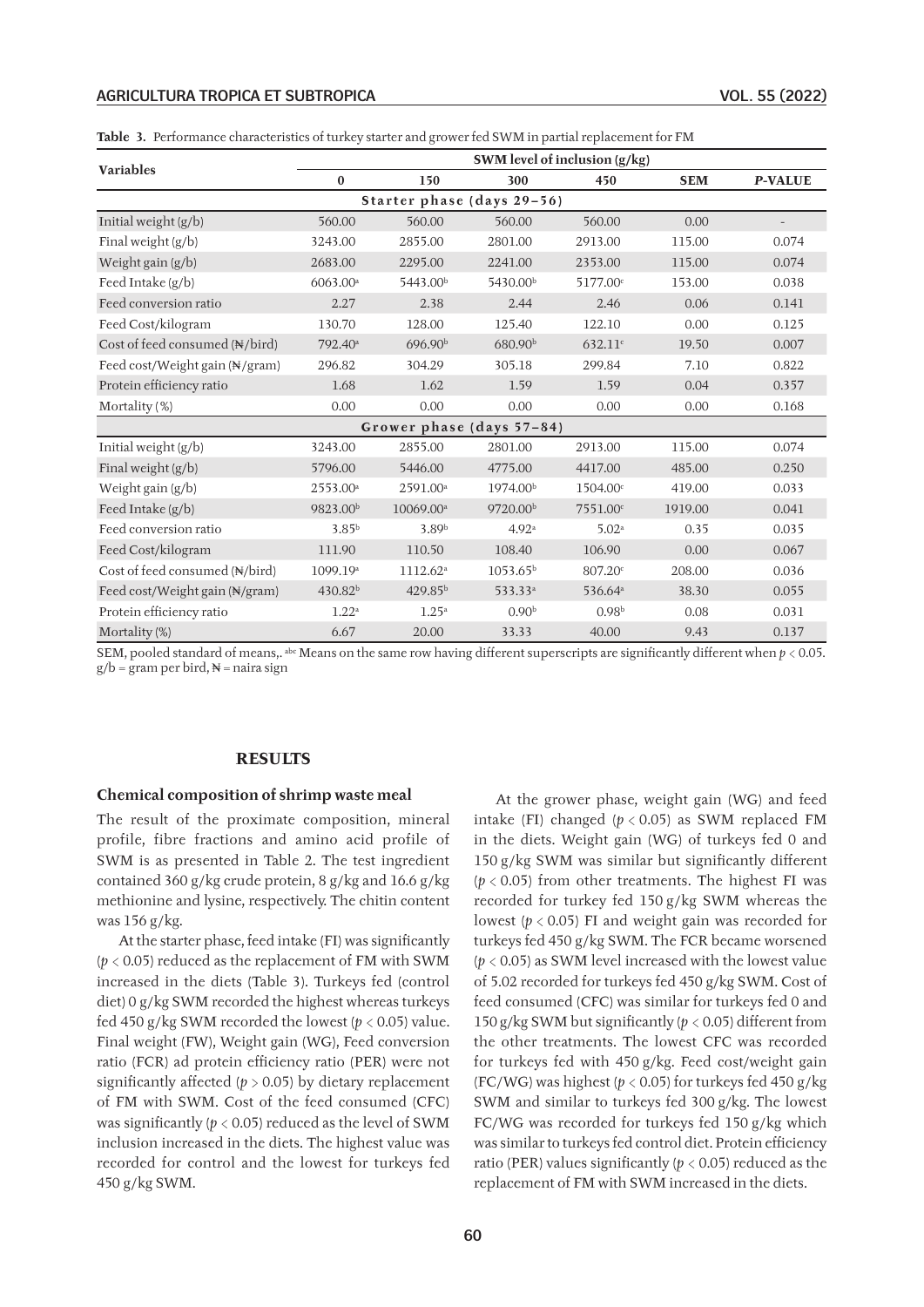#### AGRICULTURA TROPICA ET SUBTROPICA VOL. 55 (2022)

|                                       |                     |                           |                     | SWM level of inclusion (g/kg) |            |                |  |  |  |
|---------------------------------------|---------------------|---------------------------|---------------------|-------------------------------|------------|----------------|--|--|--|
| <b>Indices</b>                        | $\boldsymbol{0}$    | 150                       | 300                 | 450                           | <b>SEM</b> | <b>P-VALUE</b> |  |  |  |
| Starter phase (days 29-56)            |                     |                           |                     |                               |            |                |  |  |  |
| n values                              | 8                   | 8                         | 8                   | $\, 8$                        |            |                |  |  |  |
| Glucose (mmol/l)                      | 12.47               | 12.20                     | 11.98               | 11.42                         | 0.27       | 0.100          |  |  |  |
| Total protein $(g/l)$                 | 42.35               | 43.60                     | 41.27               | 36.97                         | 2.25       | 0.234          |  |  |  |
| Albumin $(g/l)$                       | 26.23               | 26.10                     | 25.20               | 23.43                         | 0.98       | 0.210          |  |  |  |
| $G$ lobulin $(g/l)$                   | 16.13               | 17.50                     | 16.07               | 13.55                         | 1.83       | 0.511          |  |  |  |
| Uric acid (µmol/l)                    | 444.91 <sup>a</sup> | 365.80 <sup>b</sup>       | 306.32c             | 327.14bc                      | 11.30      | 0.000          |  |  |  |
| Creatinine (µmol/l)                   | 99.89 <sup>a</sup>  | 83.98 <sup>ab</sup>       | 83.98 <sup>ab</sup> | 77.79b                        | 4.42       | 0.035          |  |  |  |
| Cholesterol (mmol/l)                  | 3.91a               | 3.57 <sup>b</sup>         | 2.94c               | 2.86c                         | 0.41       | 0.264          |  |  |  |
| $AST$ ( $\mu$ kat /l)                 | 5.28                | 4.72                      | 5.34                | 4.54                          | 0.17       | 0.114          |  |  |  |
| $ALT$ ( $\mu$ kat /l)                 | 0.65a               | $0.54^{ab}$               | $0.46^{ab}$         | 0.26 <sup>b</sup>             | 0.08       | 0.034          |  |  |  |
| Haematocrit (l/l)                     | 0.37                | 0.35                      | 0.35                | 0.34                          | 0.01       | 0.359          |  |  |  |
| Haemoglobin (g/l)                     | 124.30              | 117.50                    | 117.00              | 113.00                        | 4.30       | 0.366          |  |  |  |
| White blood cells (10 <sup>9</sup> l) | $27.70^{\circ}$     | $20.58$ <sup>ab</sup>     | 18.34 <sup>b</sup>  | 15.04 <sup>b</sup>            | 2.23       | $0.011\,$      |  |  |  |
| Red blood cells (10 <sup>12</sup> l)  | 2.94                | 2.85                      | 2.84                | 2.81                          | 0.05       | 0.351          |  |  |  |
|                                       |                     | Grower phase (days 57-84) |                     |                               |            |                |  |  |  |
| n values                              | 8                   | 8                         | 8                   | 8                             |            |                |  |  |  |
| Glucose (mmol/l)                      | 14.84               | 14.51                     | 16.14               | 17.06                         | 2.45       | 0.871          |  |  |  |
| Total protein $(g/l)$                 | 46.33               | 47.07                     | 49.33               | 48.23                         | 1.25       | 0.401          |  |  |  |
| Albumin $(g/l)$                       | 31.17               | 32.80                     | 34.13               | 32.56                         | 0.90       | 0.222          |  |  |  |
| Globulin(g/l)                         | 15.17               | 14.27                     | 15.20               | 15.67                         | 0.99       | 0.790          |  |  |  |
| Uric acid (µmol /l)                   | 493.68              | 334.87                    | 420.52              | 438.37                        | 42.83      | 0.144          |  |  |  |
| Creatinine (µmol /l)                  | 97.24               | 97.24                     | 103.43              | 123.76                        | 8.84       | 0.172          |  |  |  |
| Cholesterol (mmol/l)                  | 4.15                | 4.85                      | 5.32                | 5.02                          | 0.40       | 0.275          |  |  |  |
| $AST$ ( $\mu$ kat /l)                 | $6.10^{a}$          | $5.04^{ab}$               | 4.56 <sup>b</sup>   | $4.24^{b}$                    | 0.24       | 0.003          |  |  |  |
| $ALT$ ( $\mu$ kat/l)                  | $0.35^{b}$          | $0.35^{b}$                | 0.38 <sup>b</sup>   | $0.51^{\circ}$                | 0.02       | 0.002          |  |  |  |
| Haematocrit (l/l)                     | 0.38                | 0.32                      | 0.35                | 0.33                          | 0.03       | 0.468          |  |  |  |
| Haemoglobin (g/l)                     | 129.00              | 108.30                    | 118.30              | 111.70                        | 9.20       | 0.445          |  |  |  |
| White blood cells (10 <sup>9</sup> l) | 31.23               | 33.06                     | 23.07               | 30.05                         | 3.92       | 0.347          |  |  |  |
| Red blood cells (10 <sup>12</sup> l)  | 3.17                | 2.61                      | 2.85                | 2.81                          | 0.21       | 0.366          |  |  |  |

**Table 4.** Blood indices of turkey starter and grower fed SWM in partial replacement for FM

AST = Aspartate aminotransferase; ALT = Alanine aminotransferase, n = number of observations. SEM, pooled standard of means, abc Means on the same row having different superscripts are significantly different when *p* < 0.05

### **Blood indices**

At the starter phase, the results of blood indices in Table 4 shows that there was a significant  $(p < 0.05)$ decline in uric acid, creatinine and cholesterol concentrations as the levels of SWM increased in the diets. Turkeys fed 0 g/kg had the highest values for these indices whereas the lowest values for creatinine and cholesterol were recorded in turkeys fed 450 g/kg SWM. The values for ALT and WBC significantly (*p* < 0.05) differed among treatments with highest and lowest values recorded for turkeys fed the control (0 g/kg) and 450 g/kg SWM, respectively. At the grower phase, only ALT and AST showed a significant  $(p < 0.05)$ effect following dietary replacement of FM with SWM. There was a significant increase in AST in turkeys fed 0 g/kg SWM diet compared to turkeys on other diets.

The ALT values recorded for turkeys fed 0, 150 and 300 g/kg SWM were similar but different (*p* < 0.05) from the value recorded for 450 g/kg SWM fed turkeys which were the highest.

### **DISCUSSION**

The chemical composition of SWM used in this study showed its prospect as a rich protein, calcium and lysine animal feed ingredient. The crude protein of SWM recorded in this study was lower than 39.5% and 49.0% reported by Yugandharkumar et al*.* (2017) and Sánchez-Camargo et al. (2011), respectively, but higher than 30.4% and 24.9% reported by Brito et al*.* (2020) and Bellaaj et al. (2012). The crude fibre (CF) was lower than the values reported by Khempaka et al. (2011) but higher than the values reported by Okonkwo et al. (2012).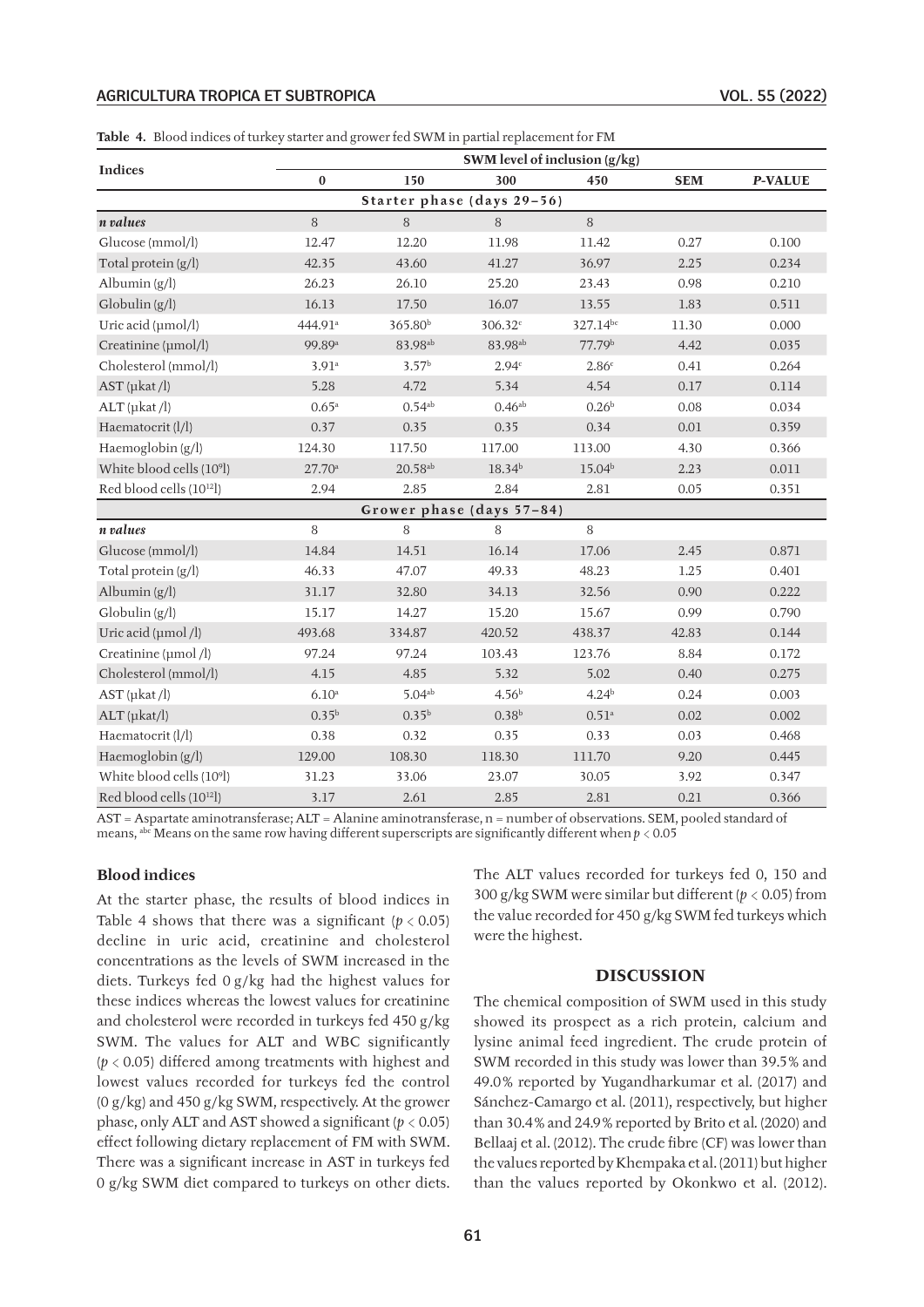However, the ether extract (EE) of 1.31% recorded for the SWM was lower than the values reported by the aforementioned authors. The ash content (16.26 %) was lower than values reported by Bellaaj et al. (2012) and Brito et al. (2020) but higher than the value (10.5%) reported by Ehigiator and Nwangwu (2011). The values recorded for phosphorus and calcium (0.2 and 0.9%) in this study were lower than the values (0.42 and 0.98 %) reported by Yugandharkumar et al*.* (2017) and Khempaka et al*.* (2011). The differences in values obtained in our study compared with those reported by other authors could be attributed to the sources of shrimp waste used, composition of shrimp waste, processing techniques employed and storage methods used. According to Yugandharkumar et al*.* (2017), the chemical composition of shrimp shell waste will vary significantly depending upon the nature of the processing operation. The most common methods of processing are hand de‑heading and mechanical peeling.

The reduction in the weight gain and worse FCR obtained for growing turkeys as the level of SWM increased in the diets could be attributed to the poor nutritional profile of SWM as compared to FM. The result of this study is in tandem with the reports of Rahman (2016) and Brito et al. (2020) stating that the final weight, weight gain and feed conversion ratio was reduced with increasing levels of SWM in diets of broilers. Improved growth and feed conversion ratio similar to the response reported for the control group was obtained in the present study with growing turkeys fed diet containing 150 g/kg SWM. Beyond 150 g/kg SWM inclusion, feed conversion worsened and weight gain decreased drastically. This could be attributed to the increasing chitin content of the diet as SWM replacement increased. Chitin is an N‑acetylated glucosamine polysaccharide that forms part of the protein complex and is considered to cause reduced nutrient digestibility. The decline in FI at the starter phase and PER at the grower phase as the level of SWM increased in the diets could be attributed to the reduced nutritional profile of SWM compared to FM (Oduguwa et al*.,* 2004). Fish meal is a conventional animal protein source rich in crude protein and essential amino acids. The slight mortality recorded was a result of mild Salmonella infection which occurred at the rearing pen. However, the effect evened out since it was not connected to a specific treatment. It also occurred in the control birds. The significant decrease in serum cholesterol as the SWM level increased in the diets of starter turkeys could be attributed to high content of crude fibre (CF) in the diets. The CF increased

as the level of SWM increased in the diets. According to Regar et al. (2019), the fibre is correlated with low cholesterol concentration in the blood plasma. High fibre diet reduces cholesterol by absorbing bile acids. Cholesterol is a precursor of bile acid biosynthesis and steroid hormones. The values recorded for haemoglobin (Hb), haematocrit (Hct) and white blood cell (WBC) fell within the physiological range of 9–12 g/dl, 32–35% and 9–31 g/l for Hb, haematocrit and WBC, respectively (Nanbol et al., 2016). This suggested that the birds were healthy and not susceptible to diseases. According to Akinmutimi et al. (2004), a low WBC count suggests susceptibility to infection. The Hb and Hct recorded in this study shows that the turkeys had sufficient blood pigment for proper transmission of oxygen, thus, the birds were healthy. Reduced Hb concentration suggests the presence of a toxic factor which may have an adverse effect on blood formation (Oguntoye et al., 2018). The non‑significance of most of the indices at the grower phase suggested that the birds showed a healthy status and there was no indication of SWM showing deleterious effects on their health. However, a significant reduction in AST as SWM increased in the diets could also be attributed to low quality of SWM as compared to FM. Fish meal is rich in vitamins including vitamin B6 (pyridoxine) which is essential for the activities of AST.

# **CONCLUSION AND RECOMMENDATION**

The findings of this study revealed that SWM (a non‑conventional protein ingredient) showed prospects as a substitute for the expensive FM in the diets of growing turkeys. Based on the findings of this study, the 150 g/kg replacement level (protein for protein) of the expensive FM with the cheaper SWM is recommended in the diets of growing turkeys with no deleterious effect on their health status. However, the replacement value of FM with SWM should not exceed 150 g/kg in composite diets since a higher amount of SWM resulted in poor performance of the growing turkeys. The use of SWM as animal protein ingredient in turkey nutrition is a new and novel approach that has not been fully explored. Our study shows that dietary inclusion of SWM in composite turkey feed could substantially reduce the cost of production in commercial turkey enterprise and indirectly enhance the affordability of turkey meat for human consumption.

# **ACKNOWLEDGEMENTS**

Alexander von Humboldt Foundation in Germany is gratefully acknowledged for funding this study through the return fellowship granted to Professor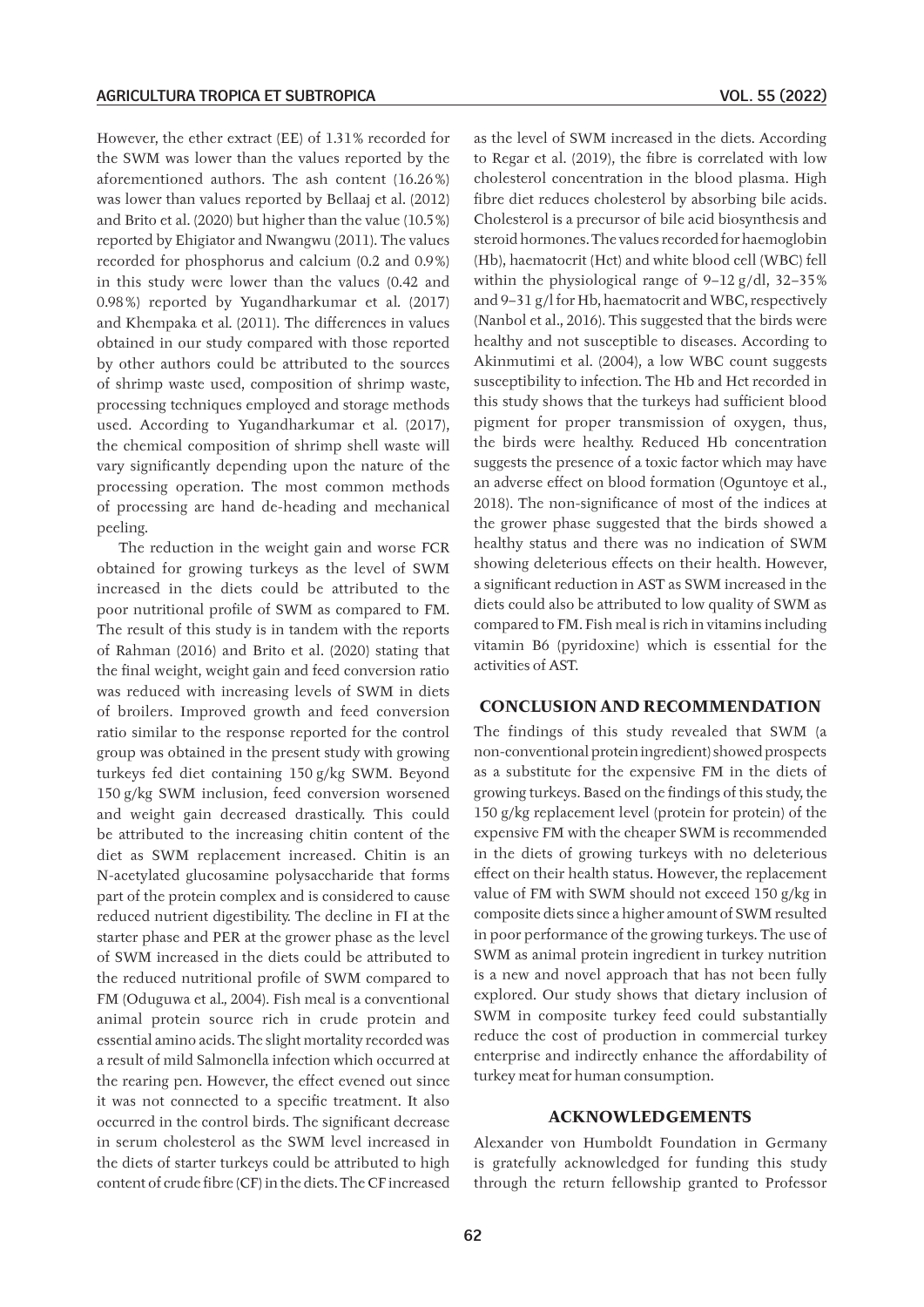Oluseyi Oluwajubelo Oluwatosin. Federal University of Agriculture, Abeokuta, Ogun‑State, Nigeria is also acknowledged for providing logistic support.

## **CONFLICT OF INTEREST**

The authors declared no conflicts of interest with respect to research, authorship and publication of this article.

### **REFERENCES**

- Akinmutimi A. H., Oke U. K., Abasiekong S. F. (2004): Observations on blood constituents of broiler finisher birds fed toasted Lima bean (*Phaseolus lunatus*). Proceedings of the 9<sup>th</sup> Annual Conference, Animal Science Association of Nigeria (ASAN) September 13<sup>th</sup>–16<sup>th</sup>, 2004. Ebonyi State University, Abakaliki, pp. 55–57.
- Bellaaj O. G., Younes I., Maalej H., Hajji S., Nasri M. (2012): Chitin extraction from shrimp shell waste using bacillus bacteria. International Journal of Biological Macromolecules 51: 1196–1201.
- Bonsnes R. W., Taussky H. H. (1945): On Colorimetric Determination of Creatinine by the Jaffe Reaction. The Journal of Biological Chemistry 158: 581–591.
- Brito C. O., Silva C. M., Lelis G. R., Corassa A., Velarde J. M. D. S., Silva M. A. S., Oliveira Júnior G. M., Del Vesco A. P., Ribeiro Júnior V. (2020): Inclusion of shrimp waste meal in diet of free-range chickens. South African Journal of Animal Science 50: 6. DOI: [10.4314/sajas.v50i6.1](about:blank)
- Cannan R. K. (1958): Proposal for a certified standard for use in hemoglobinometry; second and final report. Clinical Chemistry 4: 246–251. [https://doi.](https://doi.org/10.1093/clinechem/4.3.246) [org/10.1093/clinechem/4.3.246](https://doi.org/10.1093/clinechem/4.3.246).
- Ehigiator F. A. R., Nwangwu I. M. (2011): Comparative studies of the proximate composition of three body parts of two freshwater prawns' species from Ovia River, Edo State, Nigeria. Australian Journal of Basic and Applied Sciences 5: 2899–2903.
- Islam S. S., Paul C., Islam Md. B. (2020): Substitution of soybean meal by shrimp head meal (*Penaeus monodon*) in poultry ration for the performance of growing pullets. SAARC Journal of Agriculture 18: 125–137.
- Fiske C. H., Subbarow Y. P. (1925): The colourimeter determination of phosphorus. Journal of Biological Chemistry 66: 373–400.
- [Khempaka](http://japr.fass.org/search?author1=S.+Khempaka&sortspec=date&submit=Submit) S., [Chitsatchapong](http://japr.fass.org/search?author1=C.+Chitsatchapong&sortspec=date&submit=Submit) C., [Molee](http://japr.fass.org/search?author1=W.+Molee&sortspec=date&submit=Submit) W. (2011): Effect of chitin and protein constituents in shrimp head meal on growth performance, nutrient digestibility, intestinal microbial populations, volatile fatty acids, and ammonia production in broilers. Journal of Applied Poultry Research 20: 1–11.
- Kirkpinar F., Acikgoz Z. (2018): Feeding. In: Animal Husbandry and Nutrition (Yucel B. and Turgay Taşkin T., Editors), pp. 97–113.
- Nanbol D. L., Duru B. N., Nanbol H. D., Ajuku‑Abiliu C., Aneueyegu D. M., Kambish P., Solomon M. (2016): Establishment of some reference values for some biochemical and haematological parameters for broilers and layers in Plateau State, Nigeria. VOM Journal of Veterinary Science 11: 30–35.
- NRC (1994): National Research Council. Nutrient requirement of poultry. 9<sup>th</sup> edition.
- Oduguwa O. O., Fanimo A. O., Olayemi V. O., Oteri N. (2004): The feeding value of sun‑dried shrimp waste meal‑based diets for starter and finisher broilers. Separata de Archivos de Zootecnia 53: 87–90.
- Oguntoye M. A., Idowu O. M. O., Sogunle O. M., Akintunde A. R., Danladi Y. (2018): Maize‑cassava diet supplemented with methionine and inorganic sulphur. Nigerian Journal of Animal Science 20: 152–162.
- Okonkwo A. C., Akpan I. P., Isaac L. J. (2012): Performance and carcass characteristics of finisher broilers fed shrimps waste meal. Agricultural Journal 7: 270–272.
- Rahman M. (2016): Effects of formic acid treated shrimp meal on growth performance and nutrient digestibility in broilers. The Journal of Poultry Science 53: 208–212.
- Rahman M., Koh K. (2016): Effect of shrimp meal made of heads of black tiger *(Penaeus monodon*) and white leg (*Litopenaeus vannamei)* shrimps on growth performance in broiler. Journal of Poultry Science 53: 149–152.
- Regar M. N., Tulung B., Londok J. J. M. R., Moningkey S. A. E., Tulung Y. R. L. (2019): Blood lipid profile of broiler chicken as affected by a combination of feed restriction and different crude fibre sources. IOP Conference Series: Earth Environmental Science 387. doi:10.1088/1755-1315/387/1/012053.
- Sánchez‑Camargo A. P., Meireles M. A. A., Lopes M. B. L. F., Cabral F. A. (2011): Proximate composition and extraction of carotenoids and lipids from Brazilian red spotted shrimp waste (*Penaeus paulensis*). Journal of Food Engineering 102: 87–93.
- Schalm O. W., Jain N. C., Qureshi M. Q. (1975): Veterinary Hematology, 3rd Edition. Lea and Febiger, Philadelphia, USA.
- Trung T. S., Stevens W. F. (2010): Recovery of chitin and protein from shrimp waste. Journal of Fisheries Science and Technology 2: 3–10.